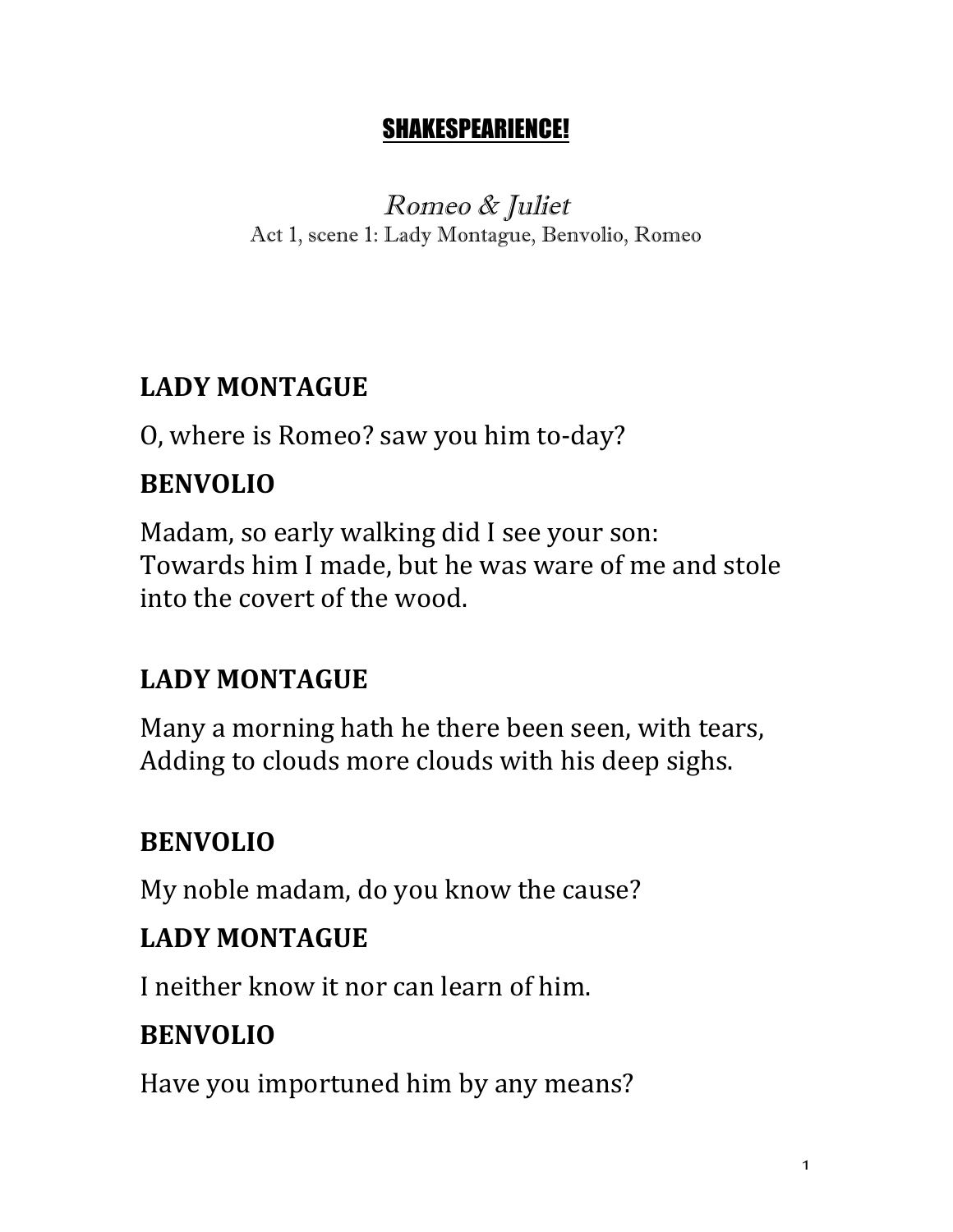#### **LADY MONTAGUE**

Both by myself and many other friends: But he Is to himself. 

*[Enter ROMEO]*

## **BENVOLIO**

See, where he comes: so please you, step aside; I'll know his grievance, or be much denied.

## **LADY MONTAGUE**

I'll away. *[Exit LADY MONTAGUE]*

## **BENVOLIO**

Good-morrow, cousin.

## **ROMEO**

Is the day so young? Ay me! sad hours seem long. Was that my mother that went hence so fast?

#### **BENVOLIO**

It was. What sadness lengthens Romeo's hours? In love?

### **ROMEO**

Out—

# **BENVOLIO**

Of love?